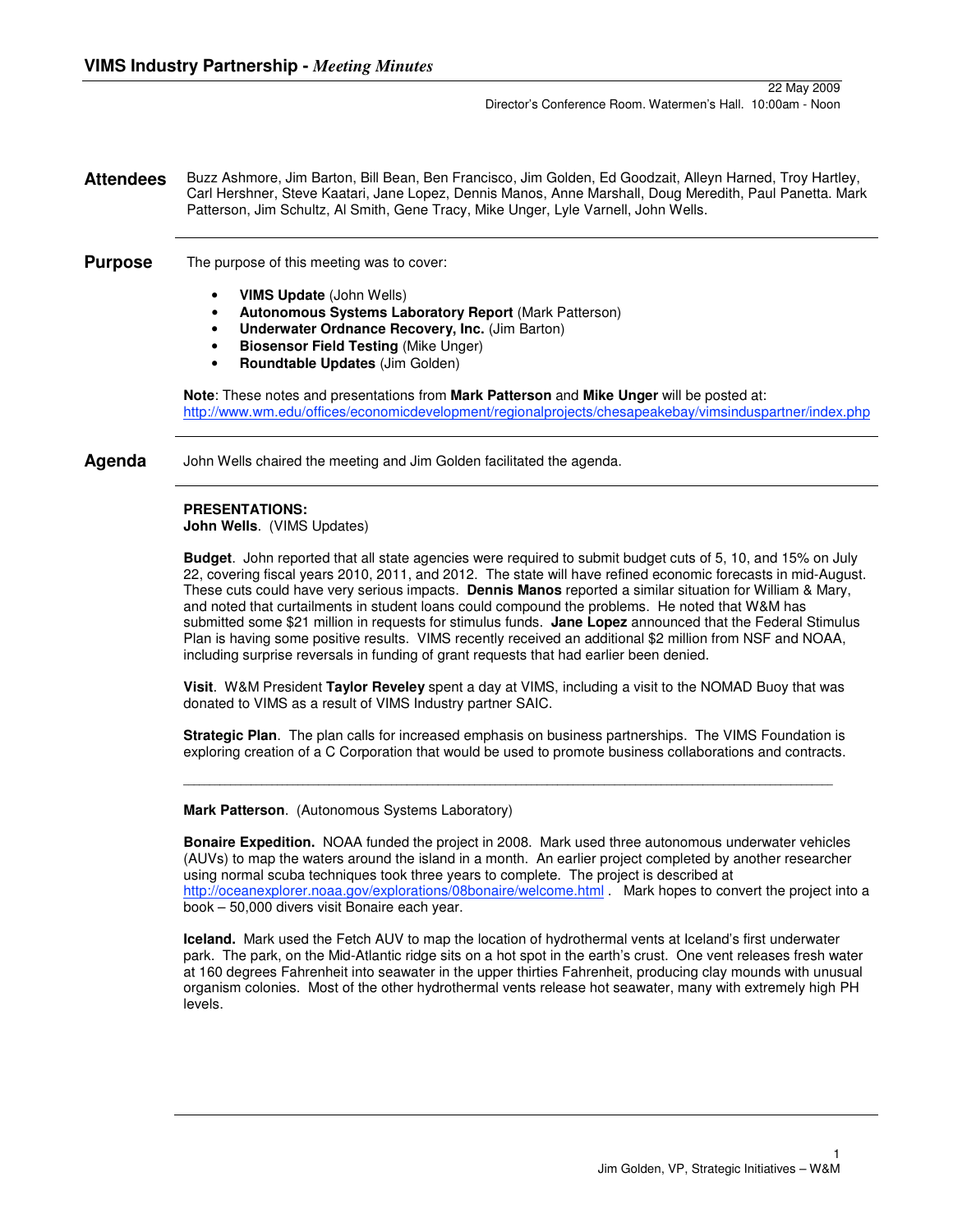# **Agenda**, cont. **PRESENTATIONS:**

**Mark Patterson**. (Autonomous Systems Laboratory), cont.

**Gifts. Dave Clifford** and **Prizm Age, Inc**. gave the original Fetch AUV to VIMS in 2006, and they have now given four additional Fetch AUVs, the underlying patent, a machine shop, tools, an electronics shop, a trailerable AUV command post, and a vessel hull pressure tester. The value of the four Fetch AUVs is over \$1 million. W&M/VIMS are actively working to license the technology. That technology, as well as the neural network technology, are described at http://www.wm.edu/offices/techtransfer/featuredtechnology/marinescience/index.php .

**Tunnel Inspection**. The ASL is exploring the possibilities of a contract to use an AUV to inspect the interior of an underwater tunnel for an international company. This has raised some export control issues that VIMS is exploring. If successful the contract would involve some local AUV subcontractors.

**Robotics**. Governor Kaine signed HB 2415, which makes robotics and unmanned vehicles technologies eligible for state funding.

**Competition.** The Office of Naval Research (**ONR**) is interested in autonomous surface vehicles for use in security and environmental monitoring. They provided prize money for a competition at Regent University that drew six college teams. ONR now plans to fund a similar competition in Hampton Roads every year. **Dennis Manos** expressed interest in fielding a W&M team in the next competition.

**Governor's School**. A student worked with Mark for four weeks and added a new "find home" computer routine to Fetch, to have it return to the launch point and shut down.

**Project Sea Camel.** Mark showed a short video clip from the underwater lab Aquarius project featuring VIMS graduate students. Living Oceans produced a 13 minute video that has gotten worldwide exposure.

**Jim Barton.** (Underwater Ordnance Recovery, Inc.)

**Recovery Technology**. Jim has a patented technology for using underwater robots to pick up underwater munitions. A controller on the surface manipulates the arms of the crane to pick up the rounds and place them in a container. A mobility chassis can be designed to meet the requirements of the site. The device is connected to the surface by a tether to control the crane. The operator can use wireless controls from outside any potential explosion area. A government study confirmed the validity of this non-destructive remediation technology. The device used a closed loop hydrolic system.

**Scope of the Problem.** Jim explained that there are millions of munition rounds underwater, primarily from fixed firing point facilities or dumping. He believes the major problem is in our inland waters. For example, he estimates there are 500,000 tons of abandoned munitions in the Great Lakes and there are almost 40 live-fire impact sites in the Chesapeake Bay. He believes there are 20 million chemical rounds in the Chesapeake Bay, which leak arsenic. The explosives are primarily nitrogen and phosphates and he believes those chemicals are a food source for algae and produce algal blooms. He is interested in scientific evidence that would demonstrate that link. He is also interested in markers that can identify trace concentrations that would pinpoint munition locations.

**Solutions.** Jim believes we need a clear understanding of the scope of the problem and a plan to begin dealing with the most pressing issues. A first step would be to give the military a release from liability, so they would be free to explore solutions. At the moment he believes the only effective way to address the issue will be through Congressional action.